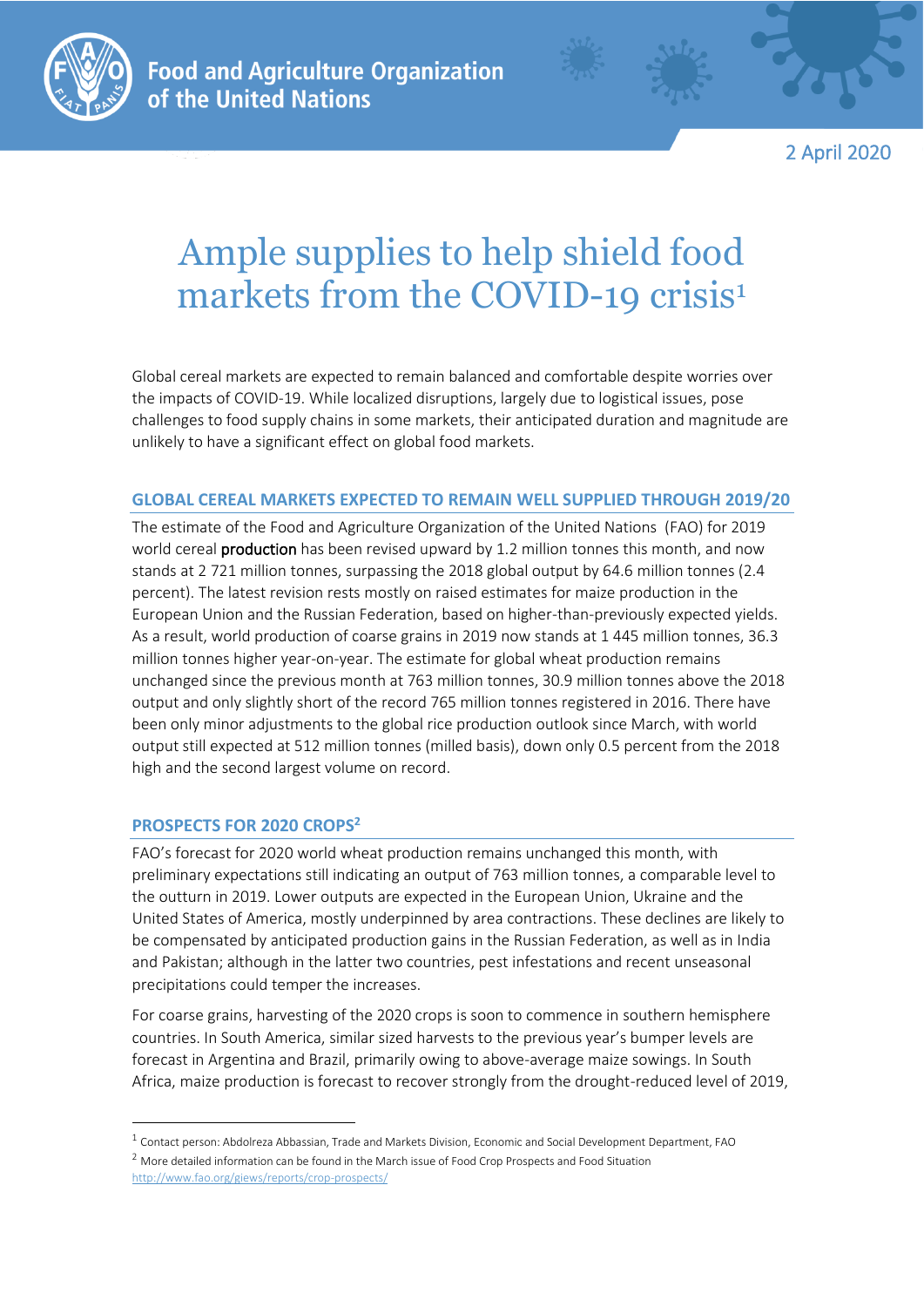exceeding 15 million tonnes and representing the second highest on record. In the northern hemisphere, planting of coarse grain crops has either commenced or is about to start. The recent downturn in international maize prices, reflecting in part the effects of the COVID-19 pandemic, could negatively influence sowing decisions.

World cereal utilization forecast for 2019-2020 is lifted marginally to 2 722 million tonnes, now pointing to an expansion of 33 million tonnes (1.2 percent) from the 2018−2019 level. The global wheat utilization forecast remains nearly unchanged this month, as upward revisions made for China were balanced by a downward revision in the European Union resulting from lower than previously expected production and a faster pace in exports. Coarse grain utilization is now pegged at 1 447 million tonnes, roughly 19 million tonnes (1.3 percent) above 2018−2019, following upward revisions in maize utilization made this month for the European Union and the Russian Federation on larger production than earlier anticipated. FAO's forecast of world rice utilization in 2019−2020 has been lowered by 900 000 tonnes from last month to 513 million tonnes. At this level, world rice use would still surpass the 2018−2019 high by 0.9 percent, thanks to a 1.6 percent predicted expansion in food intake.

FAO's forecast for world cereal stocks by the close of the 2020 seasons has been lowered by almost 5 million tonnes, now totalling 8 million tonnes below their opening levels. As a result of this projected drop in cereal stocks, on top of the rise in forecast cereal utilization, the global cereals stocks-to-use ratio is down to 30.7 percent, which is still considered a comfortable level. Despite a reduction of 4.3 million tonnes (1.5 percent) this month on account of revised estimates in China, global 2019−2020 wheat inventories are still forecast to remain above their opening level by 1.4 million tonnes (0.5 percent). Global coarse grain stocks have also been trimmed since March, by 700 000 tonnes (0.2 percent), further amplifying the forecast decline from opening levels to over 9 million tonnes (2.2 percent), still reflecting large anticipated decreases in maize inventories. FAO's forecast of world rice stocks at the close of 2019−2020 has been raised by a further 400 000 tonnes to 183 million tonnes, which would imply a marginal (0.3 percent) decline from the previous season's record high. The major rice exporting countries account for all of this month's slight upward revisions, now expected to lift their aggregate level of reserves by 10.5 percent year-on-year, to a six-year high of 44 million tonnes.

World trade in cereals in 2019−2020 is still forecast to rebound from 2018−2019 by 9.5 million tonnes (2.3 percent) and 420 million tonnes. Global 2019−2020 wheat trade (July/June) remains pegged at close to 174 million tonnes, a 3.2 percent recovery from 2018−2019, while the FAO 2019−2020 (July/June) forecast of world trade in coarse grains is also nearly unchanged, at 201.5 million tonnes, up 3.1 million tonnes (1.6 percent) from 2018−2019. Now surpassing 167 million tonnes, world maize trade in 2019−2020 (July/June) is forecast to reach an all-time high, with record maize shipments from Argentina, Brazil, and Ukraine more than compensating for a fall in exports from the United States of America. World rice trade in 2020 (January-December) is forecast to reach 45 million tonnes, down 700 000 tonnes from the March forecast but up 2.2 percent from the 2019 reduced level. The month-on-month revision primarily stems from less buoyant import expectations for the Asian Near East and Africa, while on the export side, forecasts were lowered for India and Thailand.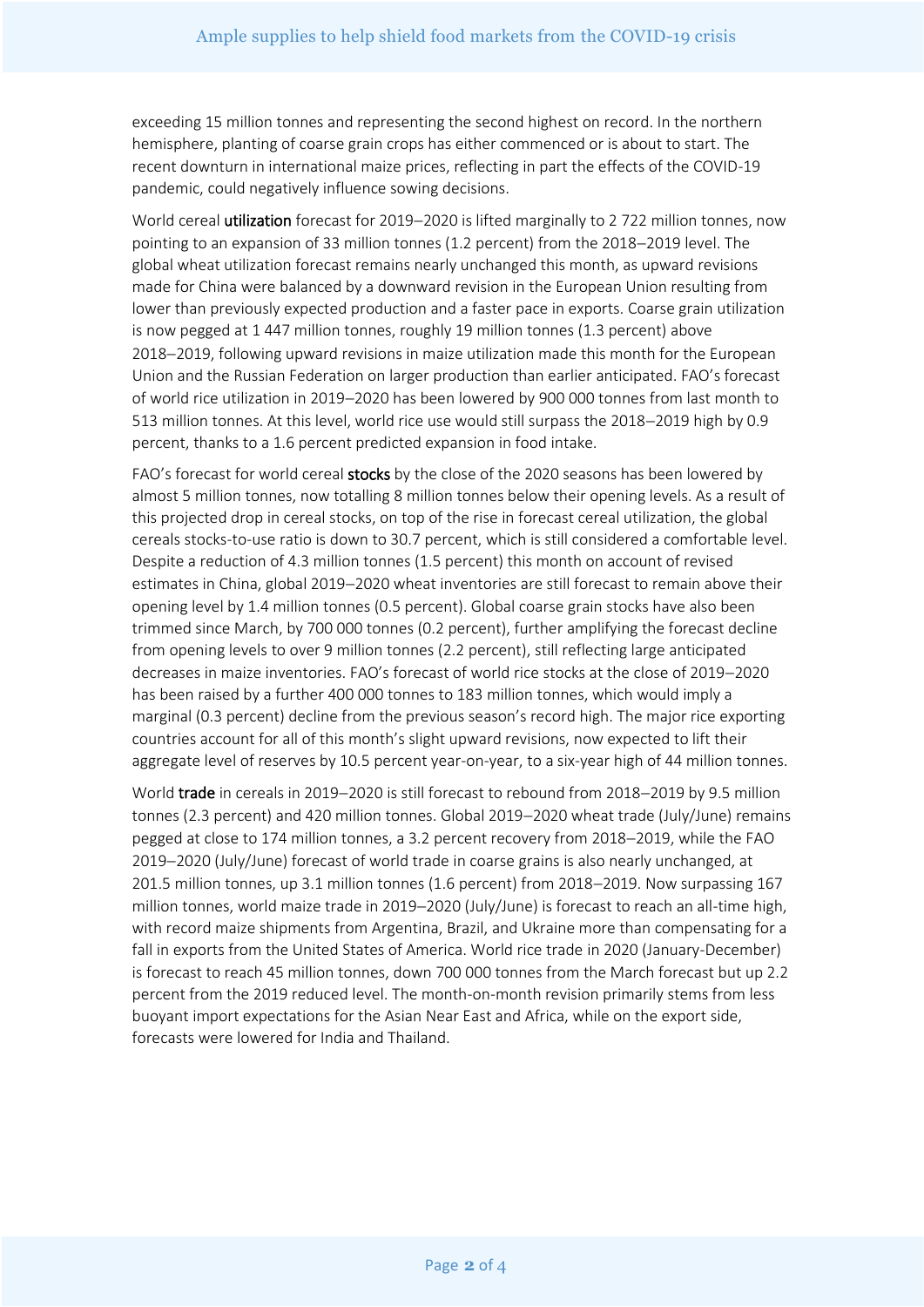











*Source: FAO/GIEWS*

## **Supply and Demand Summary tables in the next page**

More information and full dataset can be accessed here: <http://www.fao.org/worldfoodsituation/csdb/en/>